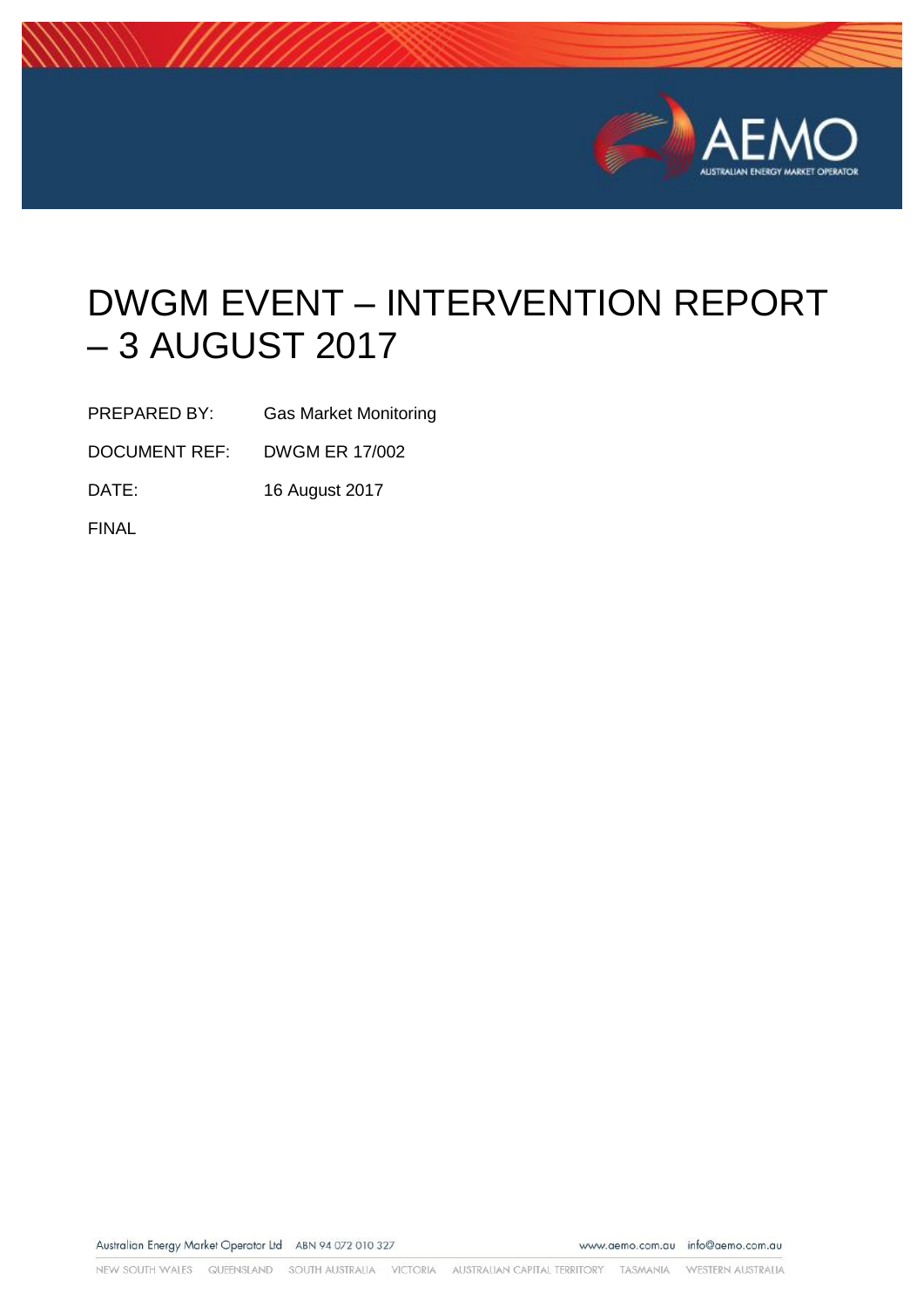

#### **Contents**

| $1 \quad \blacksquare$ |  |
|------------------------|--|
| 2                      |  |
| $\overline{3}$<br>3.1  |  |
| $\overline{4}$<br>4.1  |  |
| $5\phantom{.}$<br>5.1  |  |
| 6                      |  |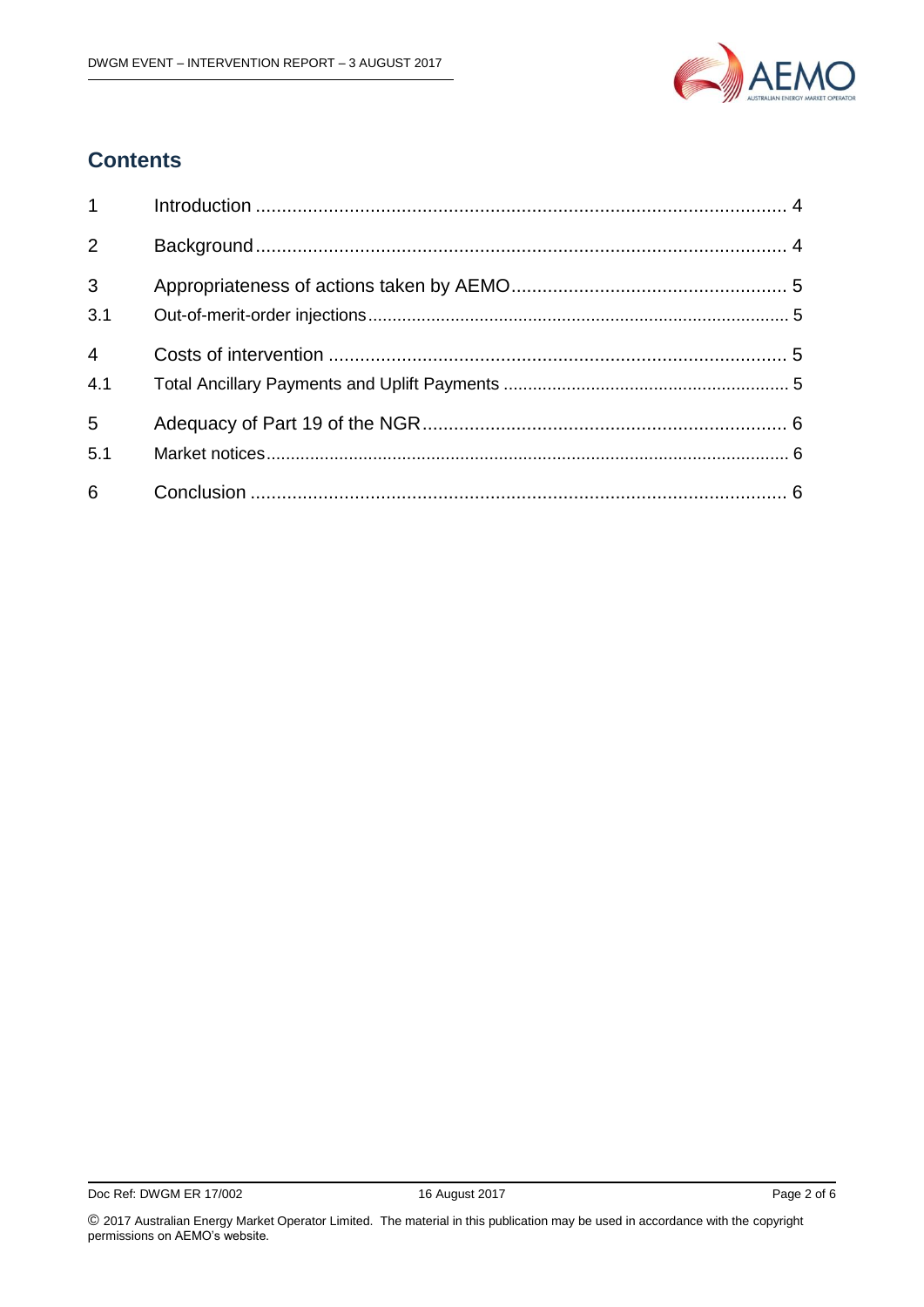

## IMPORTANT NOTICE

#### **Purpose**

AEMO has prepared this report pursuant to rule 351 of the National Gas Rules using information available as at 8 August 2017, unless otherwise specified.

#### **Disclaimer**

AEMO has made every effort to ensure the quality of the information in this report but cannot guarantee its accuracy or completeness. Any views expressed in this report are those of AEMO unless otherwise stated, and may be based on information given to AEMO by other persons.

Accordingly, to the maximum extent permitted by law, AEMO and its officers, employees and consultants involved in the preparation of this report:

- make no representation or warranty, express or implied, as to the currency, accuracy, reliability or completeness of the information in this report; and
- are not liable (whether by reason of negligence or otherwise) for any statements or representations in this report, or any omissions from it, or for any use or reliance on the information in it.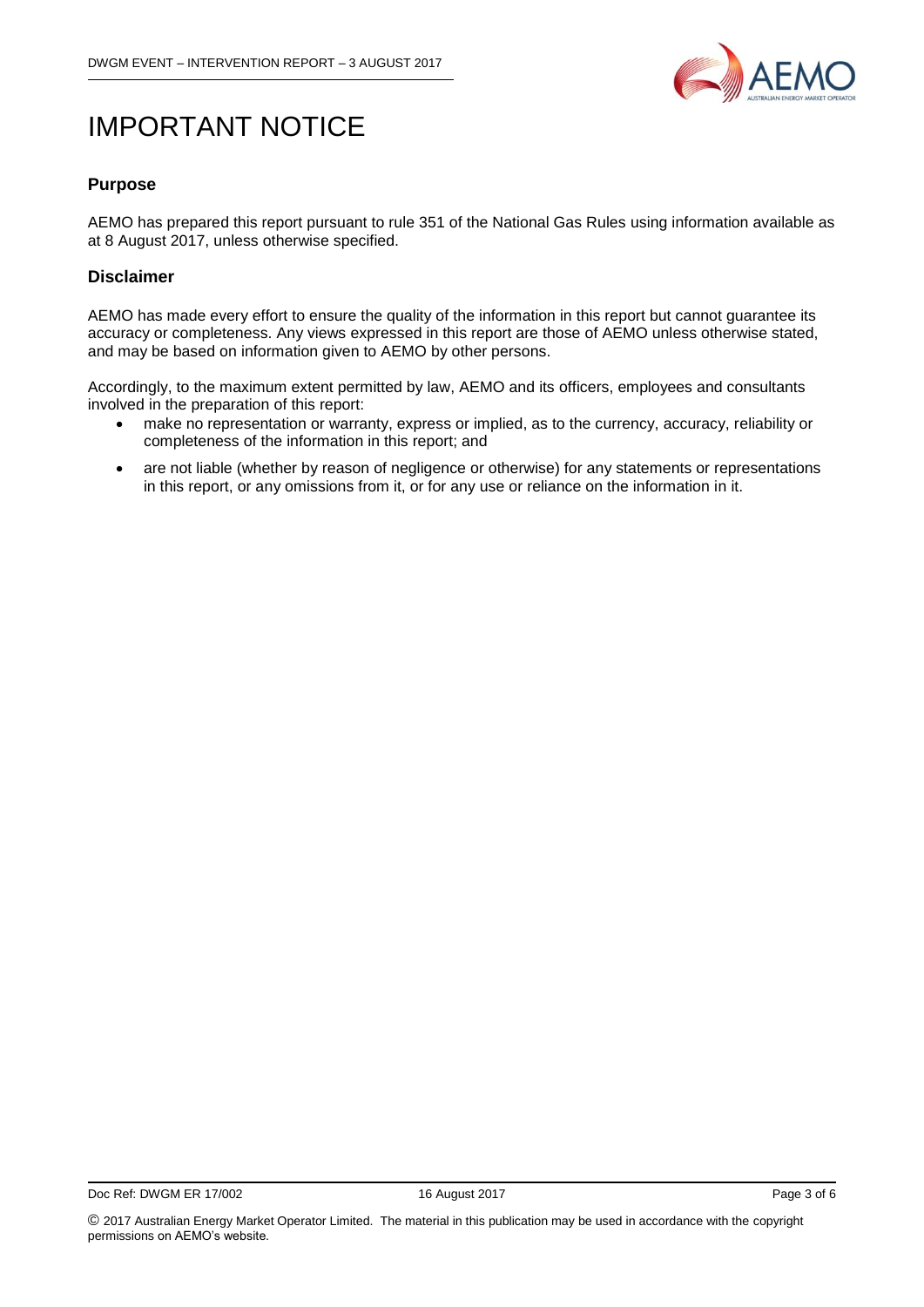

#### <span id="page-3-0"></span>**1 Introduction**

The Australian Energy Market Operator (AEMO) issued a notice of a threat to system security in the Victorian Declared Wholesale Gas Market (DWGM) for gas day 3 August 2017 during an unplanned outage of the Dandenong LNG facility.

Clause 351(1)(b) of the National Gas Rules (NGR) requires that AEMO investigate and prepare a report following an event which is or may be a threat to system security. Clause 351 also requires that AEMO assess and advise on:

- the adequacy of the provisions of the NGR relevant to the event or events;
- the appropriateness of actions taken by AEMO in relation to the event or events; and
- the costs incurred by AEMO and Registered participants as a consequence of responding to the event or events.

This report addresses each of these requirements and is published in accordance with clause 351(2) of the NGR.

## <span id="page-3-1"></span>**2 Background**

On 1 August 2017, APA VTS (APA) advised AEMO that the Dandenong LNG storage (LNG) facility would not be available, as a market response supply source, due to an unplanned outage. It was also advised that the LNG facility would be made available in the event of a threat to system security. Initial estimates were that repairs would take between 24 and 48 hours.

APA provided an update on 2 August indicating the LNG facility would return to full operation on 8 August. Based on the supply/demand information available at the time there was no indication that LNG would be required for 2 or 3 August.

On 3 August 2017, AEMO observed the following key factors throughout the gas day:

- Low Beginning-of-Day line-pack, approximately 9 TJ below the line-pack target;
- $\bullet$  Initial weather forecast was expected to have a maximum of 11 $\degree$ C, however a maximum of only 9°C was reached, which was the lowest maximum temperature for Melbourne in 22 years;
- $\bullet$  1,178 TJ of demand<sup>1</sup> was forecast at the 6:00 am schedule, increasing to a forecast of 1,214 TJ at the 2:00 pm schedule, as a result of cold weather and high utilisation of gas powered generation.

It should also be noted that AEMO were in contact with APA early in the day as a precautionary measure to ensure the LNG facility could be made available in the case of a threat to system security.

At 4:26 pm on 3 August 2017, AEMO issued a system wide notice of a threat to system security, impacting on the total system, due to:

- Gas supply sources being incapable of meeting forecast gas demand;
- A supply and demand imbalance existing such that the projected pressure at Dandenong City Gate may breach the minimum operating pressure of 3,300 kPa;
- There being insufficient time for the market to coordinate a response to the threat and that a response in the next operating schedule was required.

Doc Ref: DWGM ER 17/002 16 August 2017 16 August 2017

-

<sup>&</sup>lt;sup>1</sup> Demand refers to uncontrollable volumes only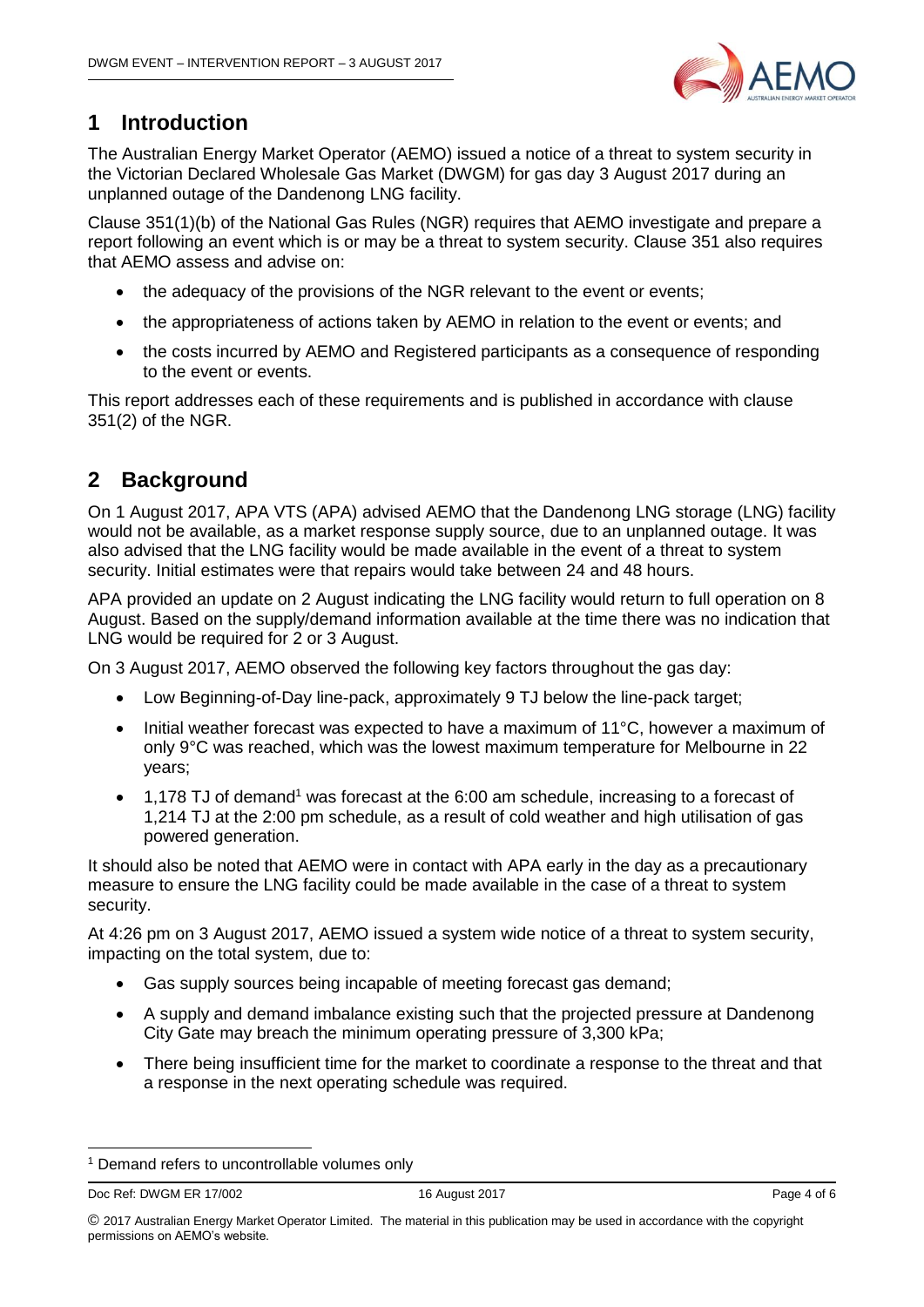

The action undertaken by AEMO, in order to alleviate this threat, was to schedule gas injections from the LNG facility to obtain a total net daily injection quantity of 17.9 TJ prior to 11 pm to satisfy evening peak demand. The threat to system security was expected to start at 6:00 pm 3 August 2017 and end at 11:00 pm 3 August 2017.

A subsequent system wide notice was issued at 9:38 pm on 3 August indicating the threat to system security had ended.

#### <span id="page-4-0"></span>**3 Appropriateness of actions taken by AEMO**

AEMO's objectives during this event were to:

- Operate in accordance with the NGR and the Wholesale Market Procedures;
- Limit the risk of involuntary curtailment to customers;
- Alleviate the threat to system security and return the Declared Transmission System (DTS) to normal operating conditions.

#### <span id="page-4-1"></span>**3.1 Out-of-merit-order injections**

In response to the threat to system security on 3 August, AEMO scheduled the minimum required net injection at the LNG System Injection Point (SIP), which were all out-of-merit-order injections (above market price).

The table below provides a summary of the demand forecasts, actual uncontrollable demand and out-of-merit-order injections at the LNG SIP for 3 August.

|                                              | 6AM      | 10AM     | 2PM      | 6PM      | 10PM     |
|----------------------------------------------|----------|----------|----------|----------|----------|
| 03-August-2017                               | Schedule | Schedule | Schedule | Schedule | Schedule |
| Market Participants demand forecast (TJ)     | 1145     | 1166     | 1189     | 1205     | 1205     |
| AEMO's demand forecast (TJ)                  | 1177     | 1179     | 1214     | 1229     | 1225     |
| Actual Demand (TJ)                           | 1177     | 1187     | 1227     | 1233     | 1225     |
| Out-of-merit-order injection at LNG SIP (TJ) | N/A      | N/A      | N/A      | 17.9     | 17.9     |

The out-of-merit-order injection quantities were only required for the 6:00 pm scheduling interval, and the DTS was restored to normal operations at 9:11 pm when APA ceased LNG injections into the DTS after confirming with AEMO that further injections of LNG would not be required.

AEMO is not aware of any interruptions to gas supply on the day. All gas pressures in the DTS remained above contractually agreed minimum levels.

#### <span id="page-4-2"></span>**4 Costs of event**

#### <span id="page-4-3"></span>**4.1 Total Ancillary Payments and Uplift Payments**

The market impact resulting from the threat to system security is in the form of ancillary payments (AP) and corresponding uplift payments.

The table below lists these payments by type for 3 August 2017.

| Gas Dav        | <b>Ancillary Payments</b> | <b>Congestion Uplift</b><br>Pavments | <b>Surprise Uplift</b><br>Payments | <b>Common Uplift</b><br><b>Payments</b> |
|----------------|---------------------------|--------------------------------------|------------------------------------|-----------------------------------------|
| 03-August-2017 | \$10,676                  | \$1,026                              | \$9,650                            | \$0                                     |

The results can be summarised as follows:

```
Doc Ref: DWGM ER 17/002 16 August 2017 16 August 2017
```